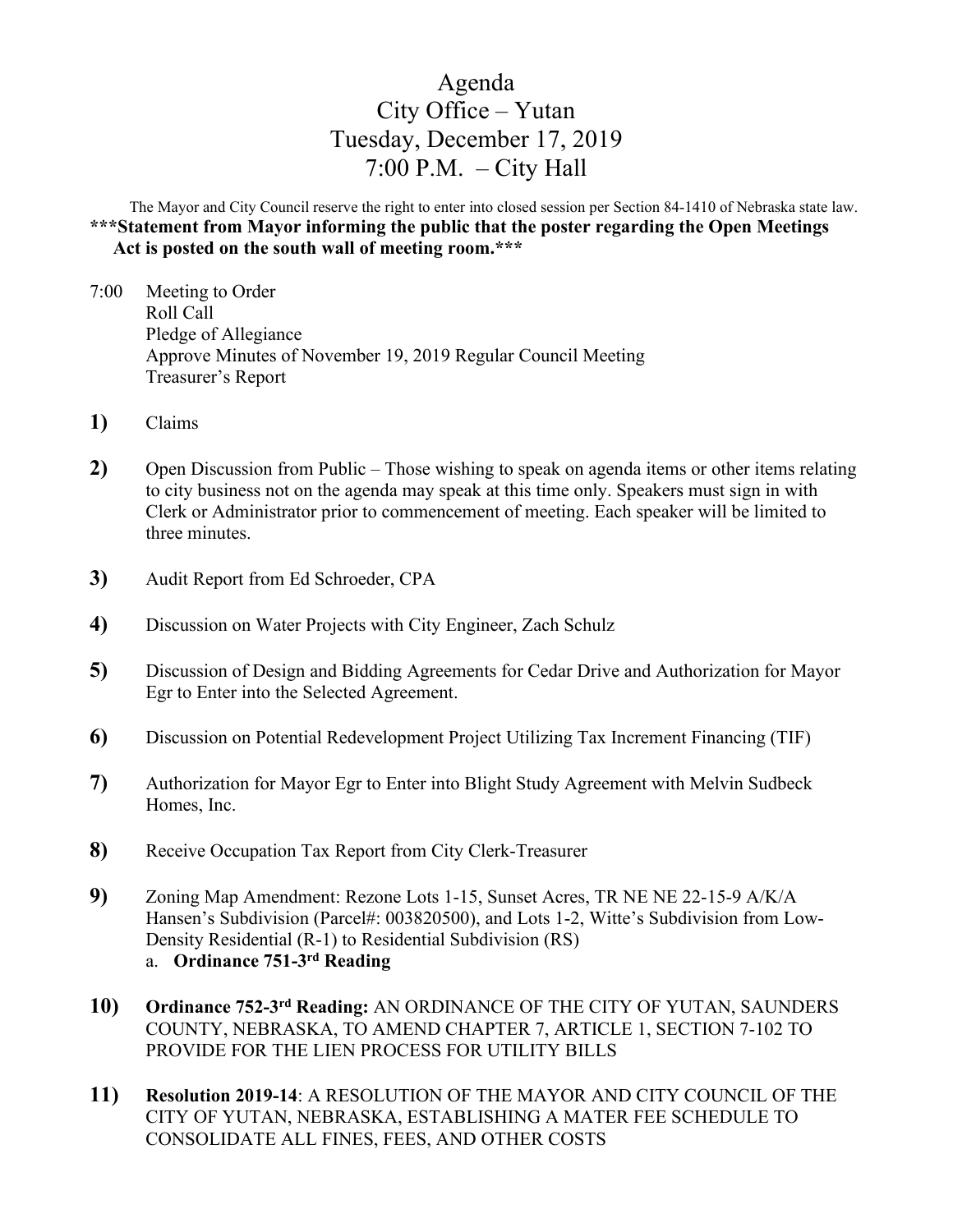- **12) Resolution 2019-15**: A RESOLUTION OF THE CITY COUNCIL OF THE CITY OF YUTAN, NEBRASKA, AUTHORIZING THE MAYOR TO SIGN AN INTERLOCAL COOPERATION AGREEMENT WITH YUTAN PUBLIC SCHOOLS TO PROVIDE FOR USE OF CITY OF YUTAN EQUIPMENT.
- **13) Ordinance 755—1st Reading:** AN ORDINANCE OF THE CITY OF YUTAN, SAUNDERS COUNTY, NEBRASKA, TO PROVIDE FOR THE WAGES AND SALARIES OF CERTAIN OFFICERS, APPOINTEES, AND EMPLOYEES OF THE CITY OF YUTAN, NEBRASKA
- **14)** Adoption of Revisions to Employee Handbook
- **15)** Authorization of Retirement Contributions to Full-Time Employees and City Council Appointed Part-Time Employee
- **16)** Supervisor's Reports
- **17)** Council Discussions

## **Meeting Adjourned**

## **NEXT MEETING DATE – January 21, 2019, 7:00 P.M.**

\*\*\*Anyone desiring to speak before the Mayor/City Council should contact the City Clerk by the Monday preceding the City Council Meeting by 4:00 p.m. Anyone desiring to speak on any item on the agenda is invited to do so but should limit himself/herself to 3 minutes. (After being recognized by the Mayor, give your name, and address for the record). Anyone desiring to speak for a longer period of time should make arrangements with City Clerk prior to the meeting. All speakers shall address the Mayor//Council only. Anyone attending the meeting that may require auxiliary aid or service should contact the City Clerk in advance.